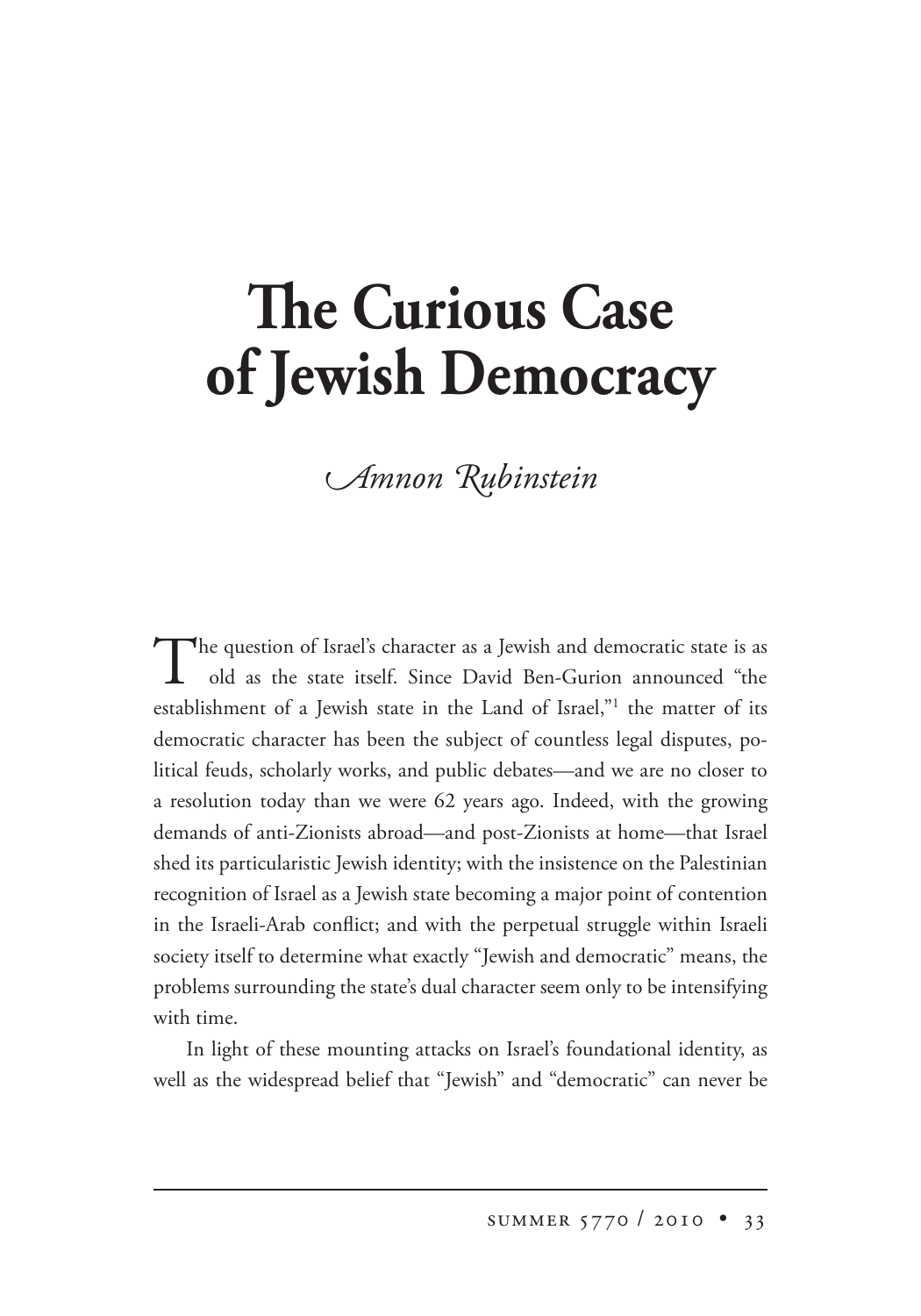reconciled, it behooves us to revisit the issue and examine it in the broadest possible context. We must consider how this identity was created, how it is anchored in the state's constitutional and political institutions, and the validity of the charges currently being brought against it. Accordingly, this essay will present a brief survey of some of the main arguments against the viability of Israel's dual nature, such as the claims that the state's national symbols reflect its Jewish majority, thereby ignoring minority cultures; that the continued occupation of the West Bank undermines Israel's democratic character; that the discrimination against the Arab community contradicts the principle of equality; and that religious legislation is incompatible with the democratic principle of freedom.

Although the objections to Israel's twofold identity are many and varied, they do nevertheless have one thing in common: They all presuppose that the state is Jewish in the religious sense of the word. As I will seek to demonstrate, however, if we were to define Israel's Jewishness as essentially national or cultural rather than religious—thus returning to Herzl's original Zionist vision—we would discover that many (if not all) of these objections are rendered null and void, and that, in the final analysis, a Jewish state is not at all at odds with the liberal-democratic ideal.

In order to understand how Israel acquired its "Jewish and democratic"<br>characterization, we must begin at the beginning. The Jewish state n order to understand how Israel acquired its "Jewish and democratic" was born with two international birth certificates, both of which proclaim a home for the Jewish people: The League of Nations avowed its commitment to a Jewish national home in 1922, and the United Nations reaffirmed this position with the Partition Plan of  $1947<sup>2</sup>$ .

The latter now seems like ancient history. Indeed, it is rarely referred to in the context of the Israeli-Arab conflict. This lack of interest, however, should not detract from the importance of the document. If we refresh our memory regarding its contents, we might in truth find it quite enlightening.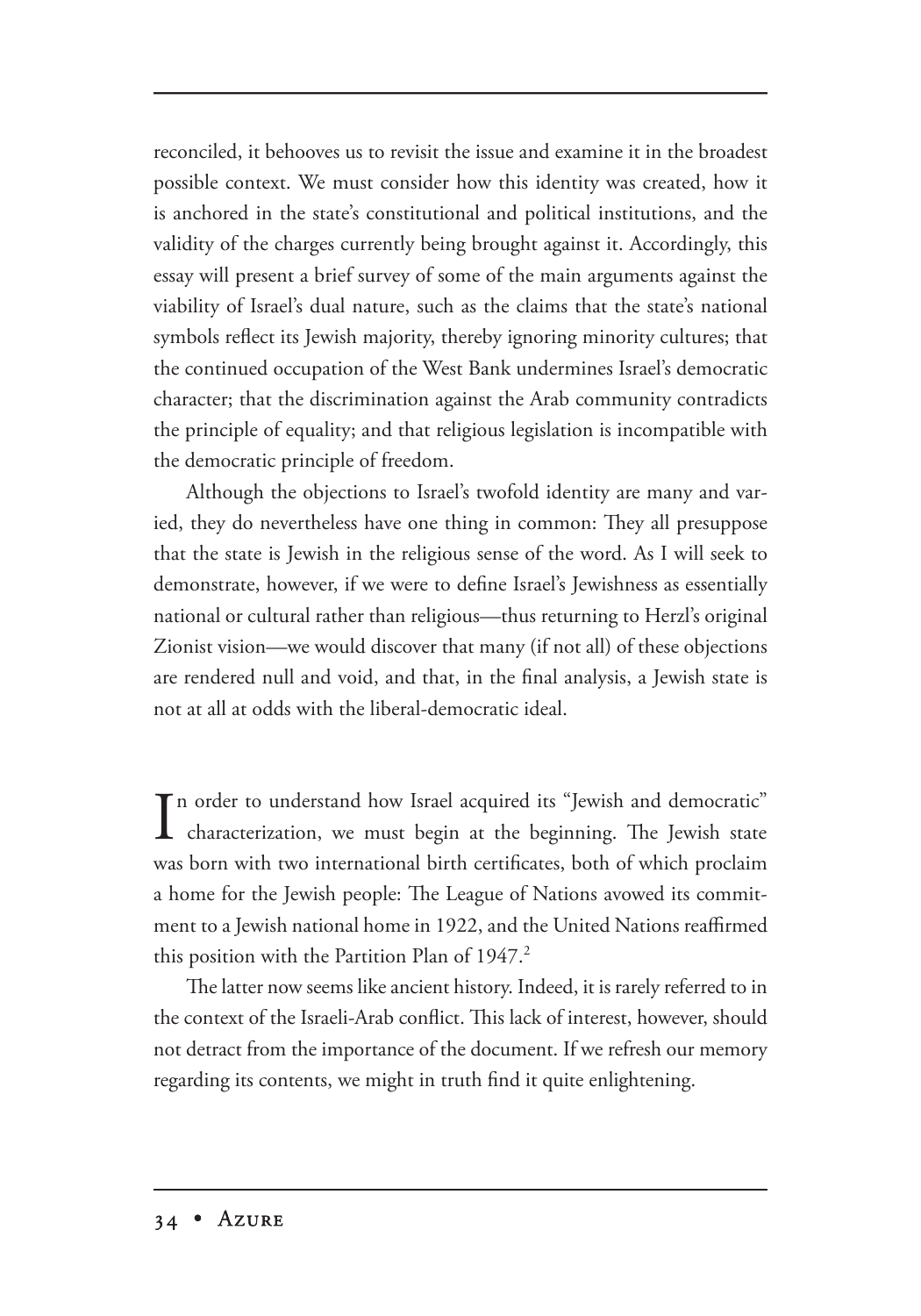In the UN Partition Plan, the international community recommended that British Mandate Palestine be divided into two independent entities: a Jewish state and an Arab state. Yet while the Jews constituted only onethird of the Mandate's population—a mere 600,000 out of approximately 1.5 million people—they were allotted over 50 percent of the land. At first blush, this seems rather unfair; based on numbers alone, the Jews should have received only one-third of the available territory. But the prevailing consideration underlying the allocation of land was not sheer numbers. The United Nations Special Committee of Palestine (UNSCOP), which endorsed the plan, made it clear that the new state should serve as a national home not only for the Jewish inhabitants of Palestine, but for the *entire* Jewish people.3

Consequently, when Prime Minister Ben-Gurion and the state's founders drafted the Declaration of Independence some six months later, they, too, described Israel as a "Jewish state, which would open the gates of the homeland wide to every Jew."<sup>4</sup> The precise wording here is crucial: It is not Israel that is to become a Jewish state, but a Jewish state that is to be called Israel.

At the same time, although the Partition Plan explicitly called for the two states to adopt a democratic constitution, the Declaration of Independence made no mention of the term "democratic" (although it did pledge to "ensure complete equality of social and political rights to all its inhabitants irrespective of religion, race, or sex," and to "guarantee freedom of religion, conscience, language, education, and culture"<sup>5</sup>). How, then, has Israel, established simply as a "Jewish state," come to be defined as "Jewish *and* democratic"?

Surprisingly, the answer lies in events that took place just two decades ago. From 1947 to 1992, the Knesset avoided the issue of crafting a constitution for Israel.<sup>6</sup> Initial attempts to institutionalize a written constitution were met with the staunch opposition of both Ben-Gurion, who believed that constitutional restraints would imperil the interests of the nascent state,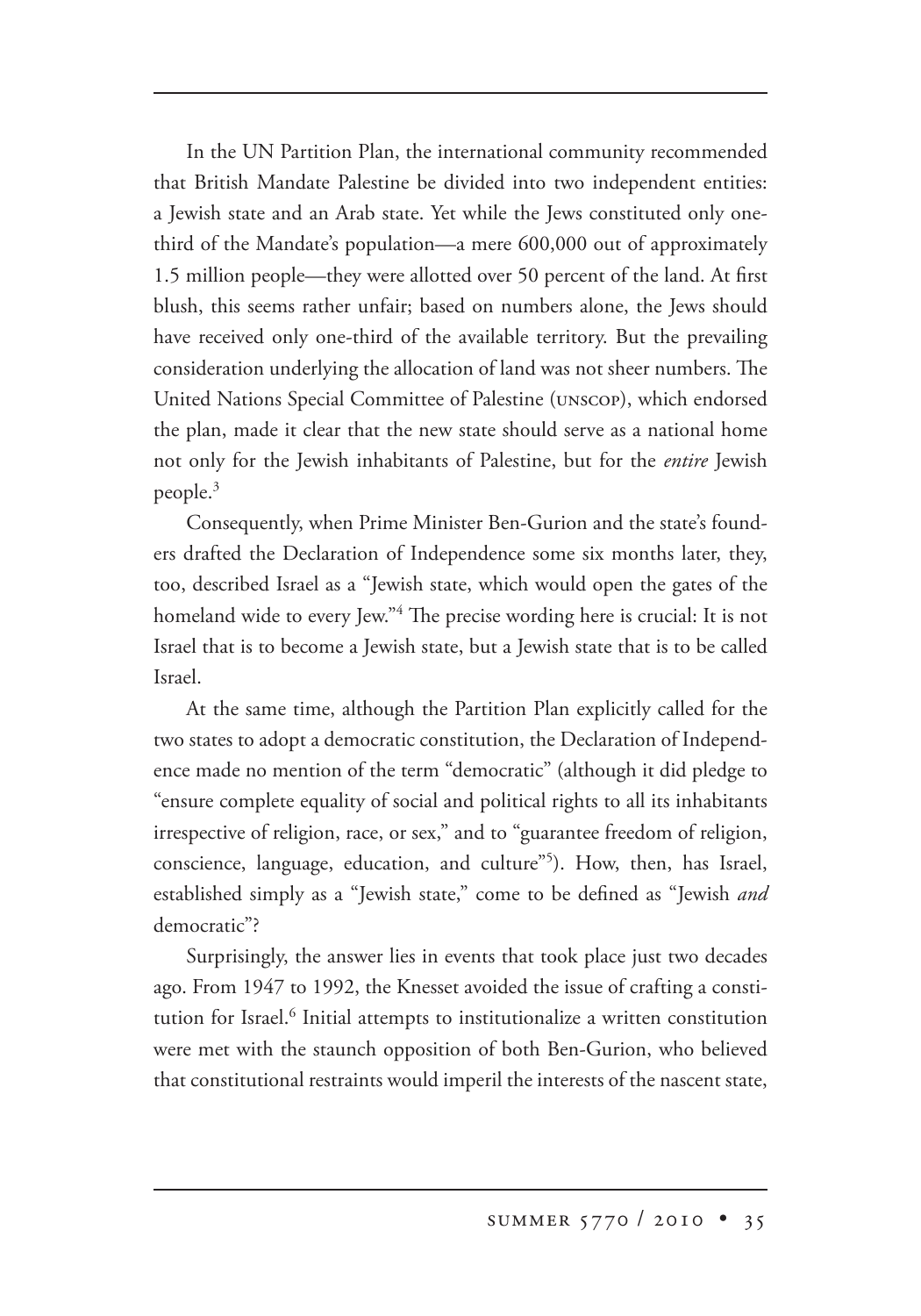and the religious parties, who objected to any secular constraints on their political power.

In 1992, however, this author had the honor of presenting to the Knesset two human rights-related Basic Laws, the first concerning the preservation of human dignity and liberty,<sup>7</sup> and the second guaranteeing freedom of occupation.<sup>8</sup> As Basic Laws, they enjoy constitutional status and override ordinary legislation. And it is here that the phrase "Jewish and democratic" first makes its appearance.<sup>9</sup>

When proposed, these laws were hotly contested. Prime Minister Yitzhak Shamir, under pressure from his ultra-Orthodox coalition partners, attempted to veto them. The religious parties in question were concerned that Israel's activist Supreme Court would tamper with the Law of Return, which grants special privileges to Jews who settle in Israel.<sup>10</sup> To prevent such an eventuality, they insisted on the inclusion of the word "Jewish" in the laws' language. In the meantime, the left was content with the designation "democratic" to describe the values of the secular state. Thus was the phrase "Iewish and democratic" born.<sup>11</sup>

Though Israel's dual identity came into being through progressive legislation, the definition "Jewish and democratic" is often criticized, by radicals and liberals alike, as a contradiction in terms. A Jewish state, they argue, cannot possibly be democratic, and a democratic state cannot possibly be Jewish. This position rests on a variety of arguments, which, more often than not, are based on a limited and flawed perspective.

One common—and extremely popular—argument maintains that Israel's national symbols, such as its anthem, are exclusive representations of its Jewish majority's tradition and values. By disregarding its minority cultures, the state allegedly undermines the pluralistic ethos so critical for a democracy. Yet this is a marginal issue: A national anthem, however important, is not a serious obstacle to true civic equality. Moreover, the example of Canada shows that an anthem may have distinct versions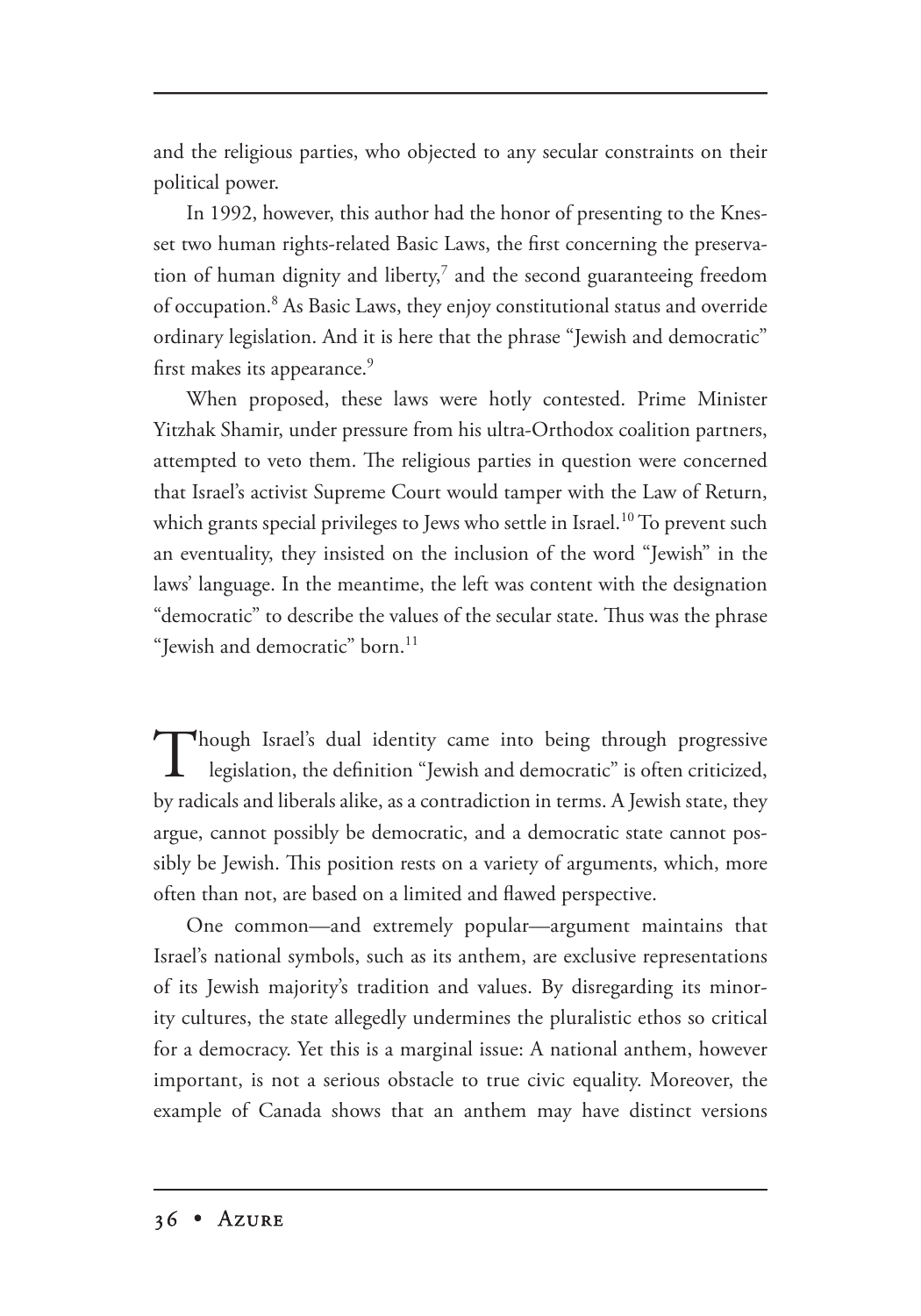to accommodate the state's different populations.12 Likewise, while the Israeli national anthem, *Hatikva*, speaks only of the Jewish people and its yearning for Zion, it can be revised to include a reference to the country's Arab minority and *its* national aspirations. The same can be said of other national emblems.

The argument holds true for Israel's national holidays, as well. Countries generally adopt the holidays of the majority culture or religion. Even in Republican France, which is as *laïque*, or secular, as a country can be, the national holidays are Catholic, and Sunday is the official day of rest. In Israel, the day of rest—although officially Saturday—is rather liberally determined: non-Jews may observe their own day of rest, and employers are legally bound to honor their choice. Israel also has a tradition of respecting Christian and Muslim holidays. For example, as minister of communications, I had occasion to issue stamps commemorating Christmas and Eid ul-Fitr (the former showed the Church of the Nativity, while the latter featured a famous mosque located in Acre). This gesture was approved without so much as a murmur of dissent by Knesset members. The Israeli public, I am therefore certain, would not object to such minor changes in its national symbols. Should there one day be peace, these will prove no obstacle.

Another, more substantial argument contends that in occupying the West Bank, and denying its Palestinian population equal rights, Israel has lost its claim to being a democracy. To become truly democratic, the state must therefore end its occupation of the territories. This argument has, over the past two decades, gained momentum within the Israeli public, and may explain the growing support for a two-state solution (recently endorsed by Prime Minister Binyamin Netanyahu, despite his past opposition to the idea). Indeed, it is my own belief that in the long run, if Israel is to preserve its Jewish and liberal-democratic character, this kind of arrangement is absolutely unavoidable.

Another point of criticism centers on the Arab citizens of Israel. Israeli Arabs, who make up 22 percent of the population, are, so the argument goes, discriminated against and do not have the same opportunities as Jewish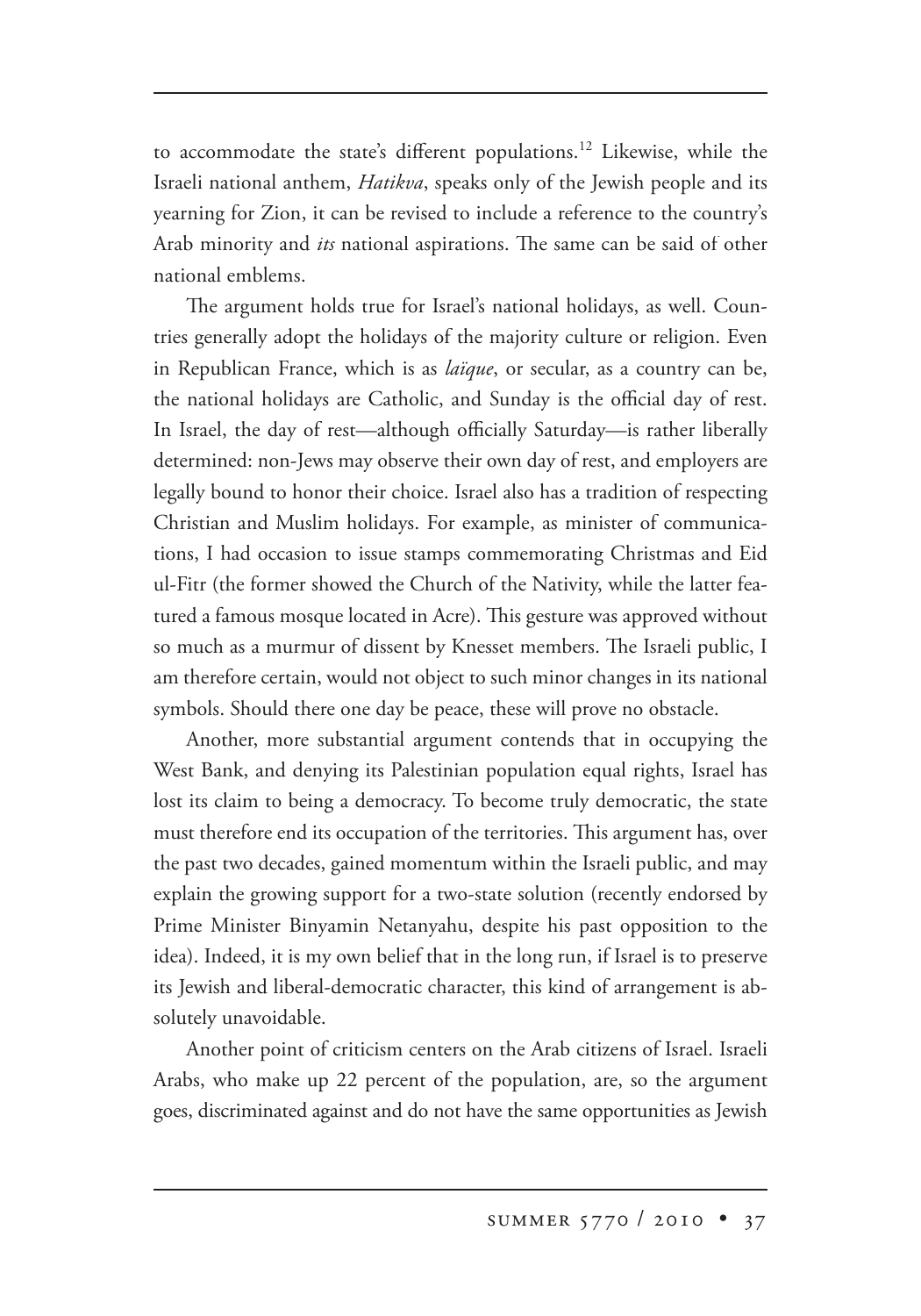citizens. There is, it must be admitted, much truth to this claim. In areas of policy that are regulated by legislation, Arabs enjoy the same benefits as Jews: When it comes to health insurance, child allowances, and social security, Jew and Arab are treated equally. In areas where administrative discretionary powers are at play, however, the situation is different. Take the example of budgetary allocations: For years, government support for Arab communities has been lower than that given to the Jewish sector. The education system is another example. Arab schools are more crowded than their Jewish counterparts, and their achievements significantly lower. The fact that Arabs are underrepresented in the Ministry of Finance, and in government institutions in general, merely perpetuates the problem.

At the same time, whatever discrimination may exist is diminishing fast. The gap between the financial support allocated to the Jewish and Arab sectors has of late been reduced dramatically.<sup>13</sup> For example, the disparity in education subsidies has in recent years substantially decreased: When I was appointed minister of education in 1993, the subsidy ratio was 1.7 to 1; today, the ratio is 1.1 to 1. Recent years have also seen greater inclusion of Israeli Arabs in state affairs. There is currently an Arab judge on the Supreme Court and scores of Arab justices throughout the country (indeed, it is common for an Arab to sit in judgment in cases in which the two litigants are Jewish). Raleb Majadele, a Muslim Arab, served as minister of science, culture, and sport in the previous government. Needless to say, Arab citizens have full voting rights, and Arab parties and MKs—many of whom give voice to extreme anti-Israeli sentiments—have an active presence in the Knesset.

In addition, we must remember that discrepancies between the sectors are not always the result of discrimination. Perhaps the best evidence of this is the Christian Arab minority (comprising only 9 percent of the Israeli Arab population).<sup>14</sup> Although they are identical in ethnicity, language, and nationality to Muslim Arabs, the Christians boast remarkable achievements: Their child mortality rate is comparable to that of Denmark, and the percentage of students accepted into university is higher than that of the Jewish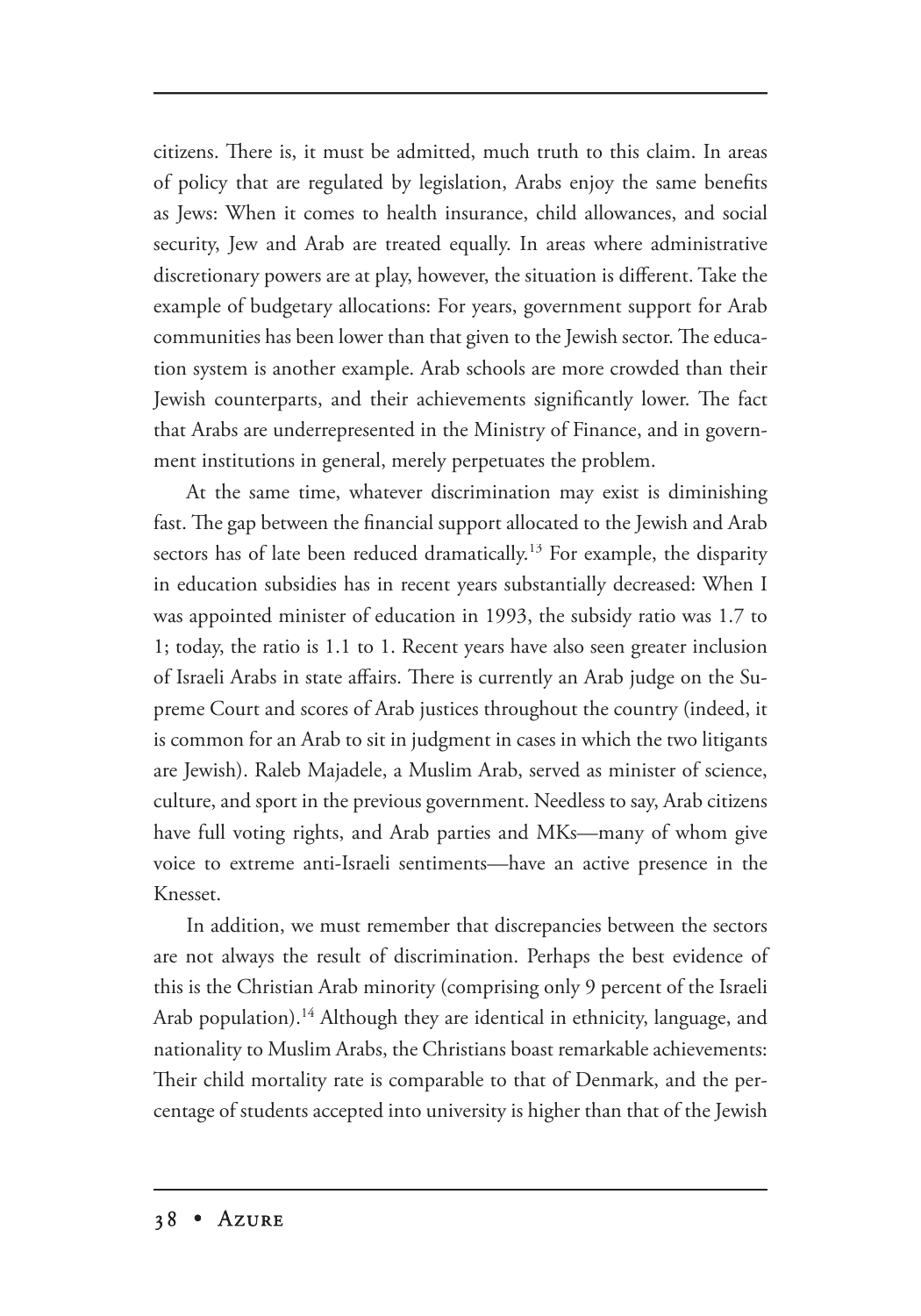population.15 Hence, the state cannot be held entirely responsible for the privations of its Muslim Arab minority. Ideological differences and lifestyle choices must also be taken into account.

Furthermore, any difference between the Jewish and Arab communities must be viewed in the larger context of the Israeli-Arab conflict. Because of the ongoing war between the Jewish state and its neighbors, Israeli Arabs do not serve in the army. They therefore do not undergo the socioeconomic equalization effected by military service, and do not enjoy its many benefits, including the vocational and leadership training the IDF provides to its recruits. Should the Israeli-Arab conflict one day be resolved, full equality may become a more feasible goal.

Yet by far the harshest criticism leveled by anti-Zionist—and "post-Zionist"—detractors is that, by its professed identity as a Jewish state, Israel alienates its Arab citizens, and prevents them from feeling like equals. This accusation has nothing whatsoever to do with civil rights or democracy. Rather, it casts doubt on the very idea behind the UN's decision in favor of two states in Palestine, each with its own national minority.

Minorities—especially native-born ones—often suffer from a feeling of inherent inequality. Indeed, one can understand why the Arab public would take offense at Israel's definition as a "Jewish" state. Such a definition would admittedly have been more suitably placed in the preamble to the state constitution. However, in the absence of such a constitution, the only practical solution was to incorporate this description into a Basic Law.<sup>16</sup> Of course, it is quite conceivable that different people living in the same country and under the same legal system will interpret constitutional provisions differently: Israeli Arabs would surely feel less like second-class citizens if they chose to emphasize the democratic aspect of the country's dual character, leaving Israeli Jews to stress both the Jewish and democratic aspects. In any case, the inequality of the Arab populace may indeed be overcome, but only if majority *and* minority both do their part. The Jewish majority must do everything in its power to eliminate any vestige of discrimination, while the Arab minority must realize that any campaign aimed at turning Israel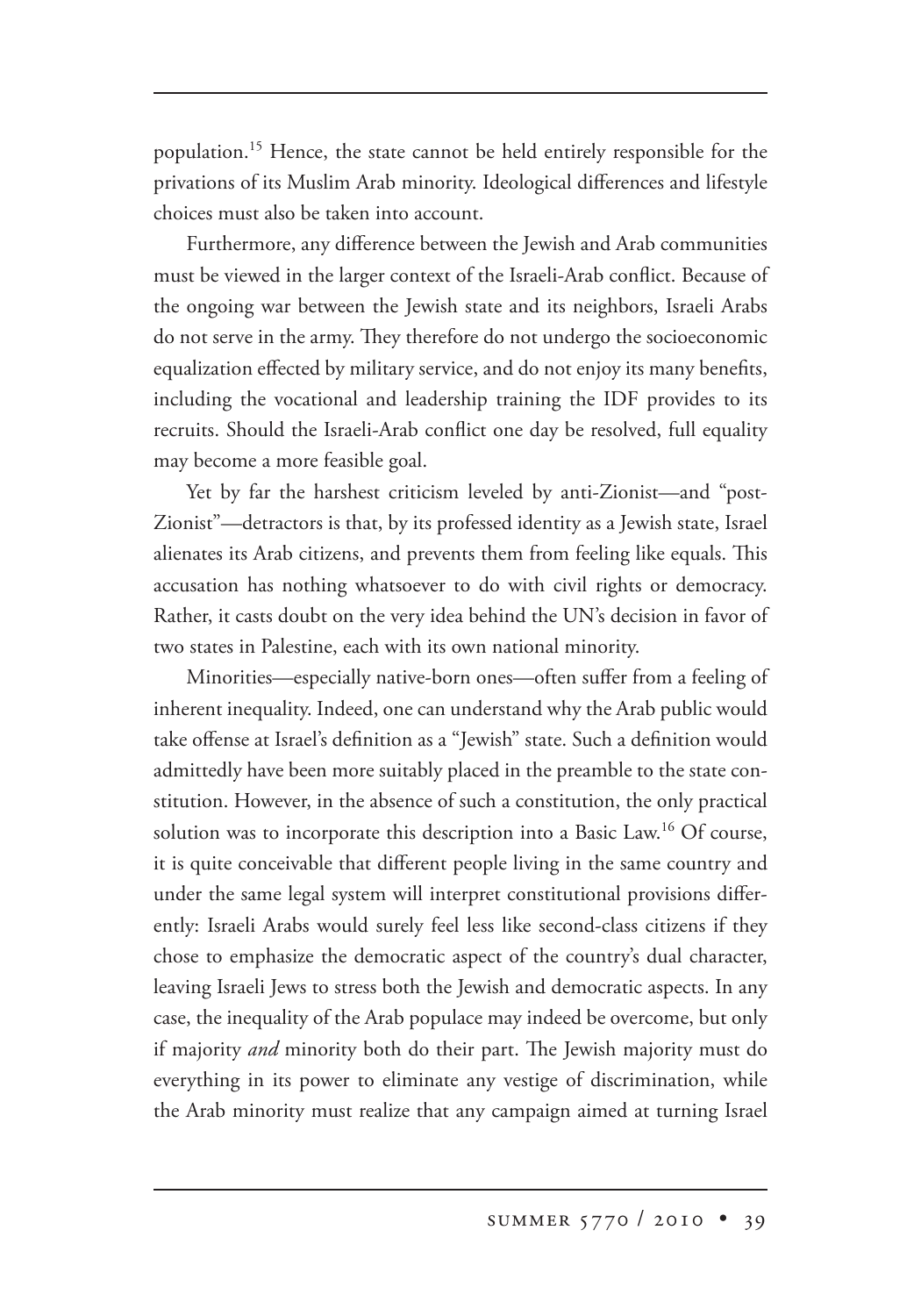into a binational state—thus denying the Jewish people their right to selfdetermination—will only marginalize its position in the public sphere.<sup>17</sup>

The final, and perhaps most compelling, claim against Israel's definition as a "Jewish and democratic" state concerns the problem of religion. Israel is a paradoxical country. It is, in many respects, extremely liberal, boasting progressive legislation on such issues as gay rights,<sup>18</sup> support for singleparent families, and abortion. More importantly, Israel has no official state religion, and Judaism does not enjoy any legally privileged status (other than that which derives, as a matter of course, from its being the religion of the majority). Indeed, since Israel inherited the old Ottoman millet system, by which jurisdiction over family law, marriage, and divorce is given to the religious courts of the various communities, the Jewish state recognizes Muslim, Christian, and Druze courts (although only in matters of family, and not criminal, law). These minority groups are, by and large, homogeneous in terms of religious observance, and regard their beliefs and traditions as part of their national identity. They are therefore satisfied with the religious legal system on the whole, and would object to having it replaced by a civil one.

When it comes to the Jewish majority, however, the situation is quite different—and not for the better. Within the Jewish population, there is a large secular segment that, in the absence of civil marriages, is forced to marry in accordance with Orthodox law. Those secular couples who do not wish for their ceremony to be performed by an Orthodox rabbi, or who are halachically barred from marrying (such as in the case of a union between a Jew and a non-Jew), are obliged to hold a civil wedding abroad. There are other issues—such as the de facto limitation of Jewish public transport on the Sabbath and the law against the public display of bread on Passover that impose halachic obligations on the secular public. And it is here that the conflict between "Jewish" and "democratic" reaches its peak.

There is no denying the cardinal importance of Jewish tradition for the identity of Israeli Jews. There is also no denying that in Judaism, nationality, culture, and religion are inextricably intertwined. Yet it is precisely for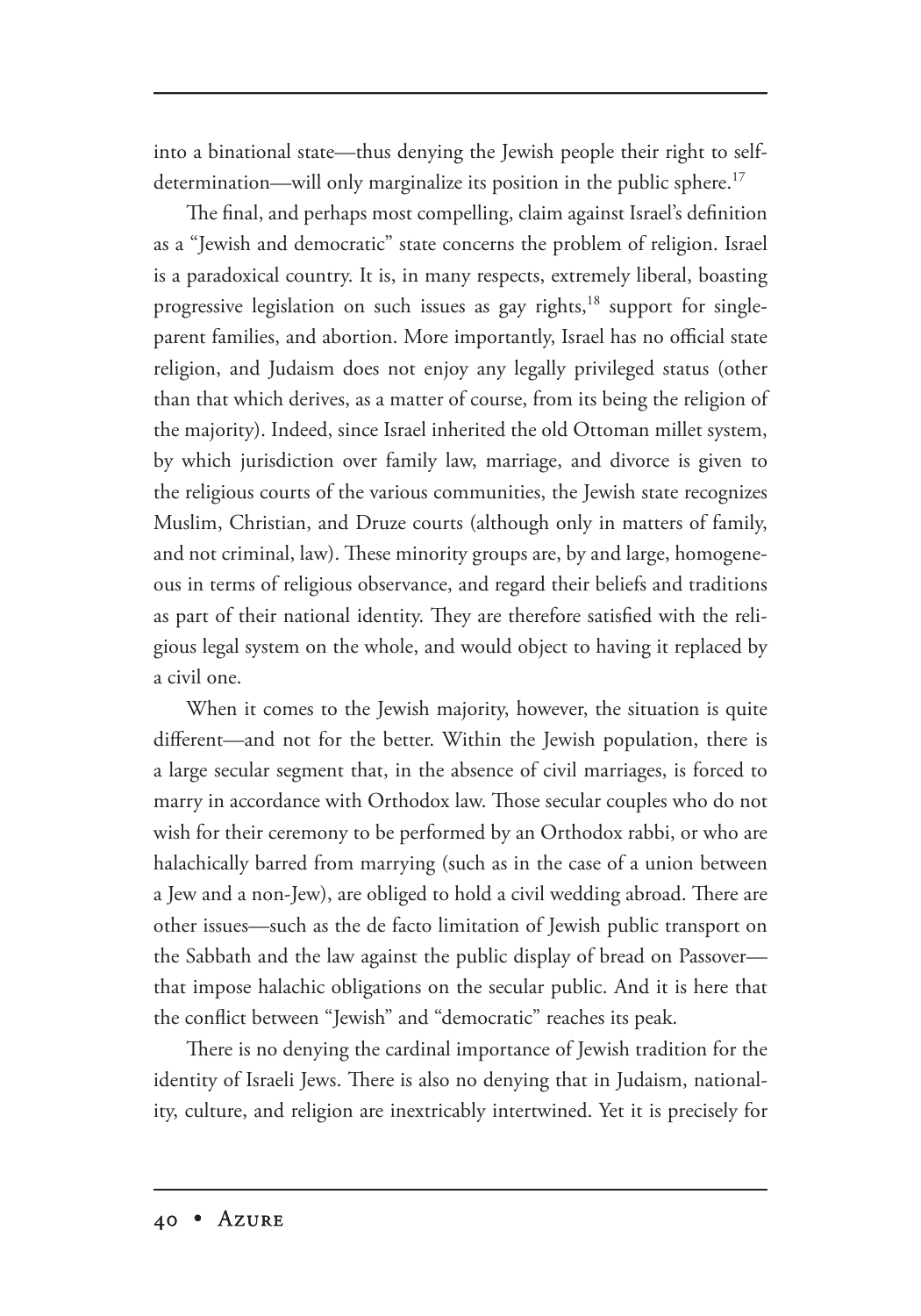this reason that the definition "Jewish" should be interpreted more carefully than it has been in the past. The status quo is in dire need of reform. Nothing demonstrates this more clearly than the Law of Return.

In many ways, the Law of Return is the most pertinent expression of<br>the state's Jewish character.<sup>19</sup> Based on the perception of Israel as the n many ways, the Law of Return is the most pertinent expression of homeland of world Jewry, this piece of legislation (enacted in 1950) grants all Jews the right to settle in Israel and receive automatic Israeli citizenship. Because of its obvious privileging of a particular national group, the law has stood at the heart of an ongoing controversy between those who argue that, as a Jewish state, Israel has the right to encourage the return of Jews to its midst, and those who maintain that, as a liberal democracy, Israel must treat all immigrants equally.<sup>20</sup> For its part, the Supreme Court has taken a very clear position on the issue: Former Chief Justice Aharon Barak stated that the Law of Return does not negate the state's democratic values, but rather is a vital expression of the Jewish people's right to self-determination.<sup>21</sup> The state, after all, was established as a safe haven for Jews everywhere. At the same time, Barak emphasized, *within* Israel there must be total equality.

In essence, the Law of Return is a repatriation law, and as such falls within the right of nations to bring home their expatriates.<sup>22</sup> According to the Venice Commission (an advisory body to the Council of Europe), a state cannot, under European law, provide direct financial assistance to expatriates, yet it can encourage the immigration and naturalization of members of a kin community.<sup>23</sup> Hungary's so-called Magyar Laws, for instance, which confer special status upon Hungarians living abroad, were deemed acceptable by the commission so far as immigration and naturalization were concerned. In this respect, the Law of Return is no different. Indeed, Israel's immigration policy is consistent with international law, including the Convention on the Elimination of All Forms of Racial Discrimination—of which Israel is a member—which allows for preferential treatment of some immigrant groups, provided there is no discrimination *against* a specific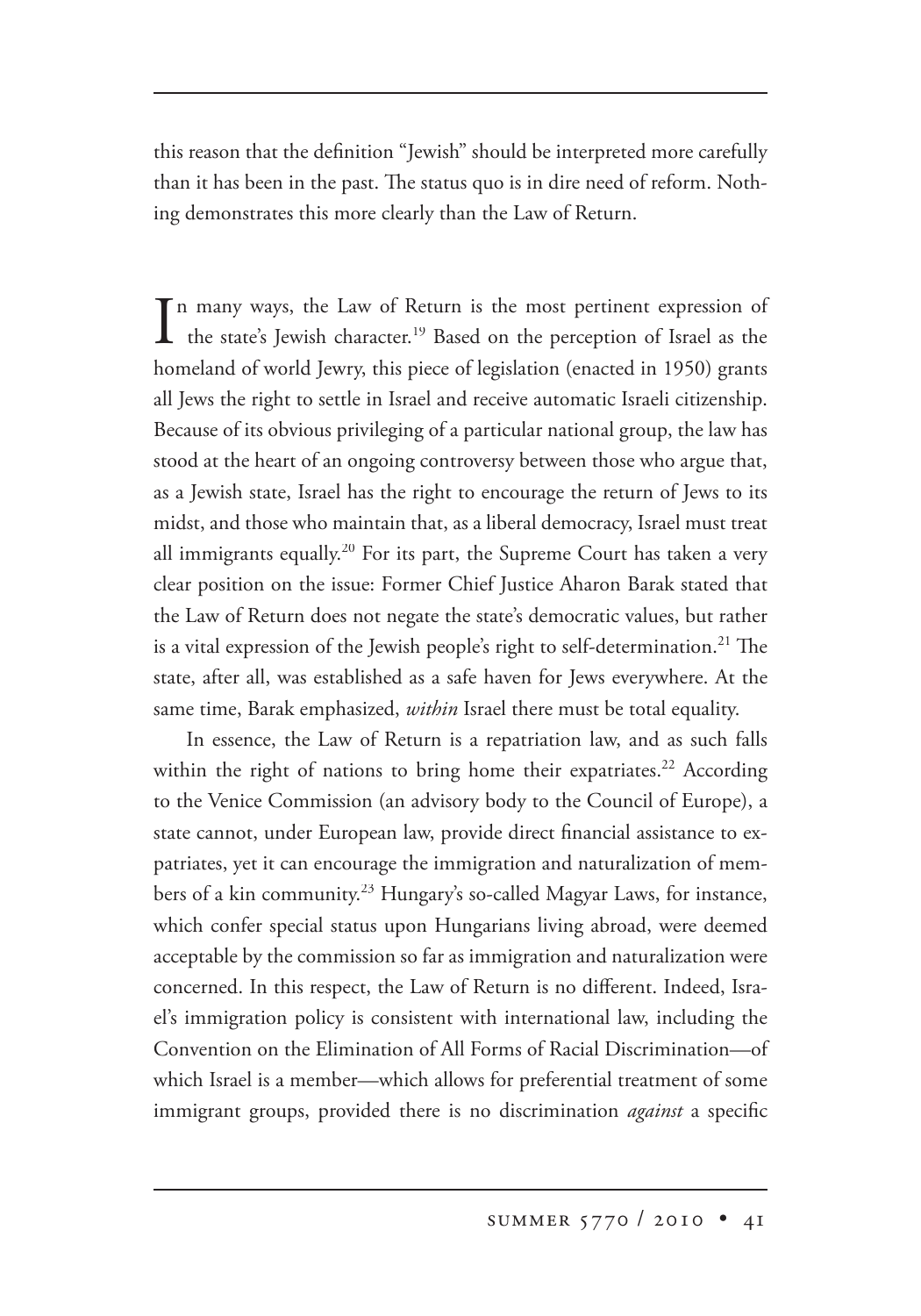group.<sup>24</sup> Accordingly, the former U.S. laws directed against Chinese immigration, for example, would now be considered contrary to international law; Israel's Law of Return would not.

Yet there is another, far more challenging charge leveled at the Law of Return. The law's dominant religious aspect, by which a Jew is defined as someone who either was born to a Jewish mother or has converted to Judaism, seems entirely incompatible with the state's democratic obligations. Here a review of the history of the law may prove instructive. When the law was passed, it included no definition of who is a Jew; it thus became the source of heated public debate, and several lengthy battles between the Supreme Court and the government. In the famous case of "Brother Daniel," a Holocaust survivor petitioned the court for the right to be registered as a Jew on his identity card, even though he had converted to Catholicism and was serving as a priest in a Carmelite monastery. While Justice Haim Cohen was inclined to accept the petition, asserting that "A Jew is someone who believes *bona fide* that he is a Jew," the majority disagreed with this subjective criterion, and rejected the application.<sup>25</sup> In another case, however, the court ruled that the children of a non-Jewish mother *could* be registered as Jews.<sup>26</sup> The religious parties summarily protested, threatening to leave the government unless the Law of Return was amended. The Knesset capitulated, and in 1970 the abovementioned halachic definition of who is a Jew was inserted into the law.

But here the rule of unintended consequences took hold: The reformulation of the law resulted in an even bigger crisis. To appease the secular parties, yet another article was included in the law, one that, at the time, was thought to have no practical consequences. According to this second amendment, a member of a Jewish family—though not himself Jewish could also enjoy the benefits of the Law of Return. At the time, this was believed to be a mere theoretical issue. After all, who would want to immigrate to a poor, endangered country, other than perhaps Soviet Jewry, which was in any case still locked behind the Iron Curtain? The religious parties accepted the compromise; in time, they would come to regret it.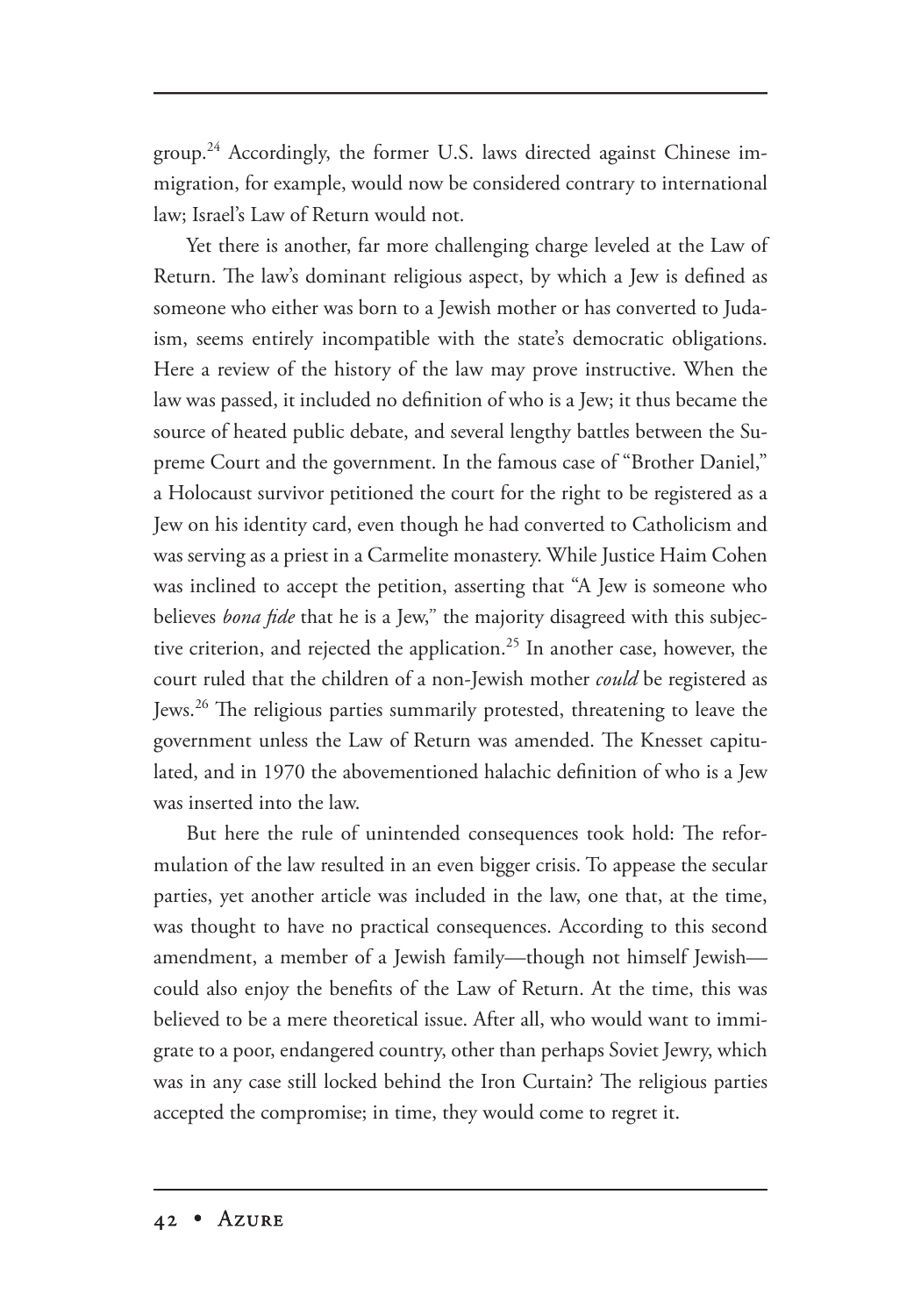In an attempt to determine who would benefit from the new clause, a group of jurists from Tel Aviv University (of which I was a member) met with government ministers, arguing that the racial criterion used by the Nuremberg Laws should serve as the basis of Israel's Law of Return; a Jew must be defined as anyone who has even one Jewish grandparent. This would be Israel's answer to the racist doctrines of Nazi Germany. And indeed, the law was revised to apply to all spouses, children, and grandchildren of a Jew, including those who are not halachically Jewish.

Then, in the late 1980s, the gates of the Soviet Union were unexpectedly thrown open, and hundreds of thousands of halachically non-Jewish individuals immigrated to Israel, enjoying the privileges accorded to them by the Law of Return. Naturally, the religious parties want to change the law once more, so as to exclude grandchildren from its ambit. But the train has already left the station: A sizable group of non-Jewish immigrants lives among us, thoroughly assimilated into Israeli society. Although they have a great deal in common with secular Jews, they are still viewed by many Orthodox and traditional Jews as strangers in our midst. Moreover, under religious law, they cannot marry other Jews. To be considered legally Jewish, they must undergo conversion. Yet many of them choose not to, as the conversion process, controlled by the ultra-Orthodox rabbinical courts, is stringent, and requires a commitment to observing numerous religious rites and ceremonies. And so they remain, a singular group of non-Jewish Jews in a Jewish state. Here, too, Judaism seems to fly in the face of democracy.

 $\boldsymbol{Y}$ et the solution to these many problems is not, as is often claimed, the elimination of one side of the equation. Israel was founded as a Jewish and democratic state, and Jewish and democratic it must remain. Rather, we must wrest the term "Jewish" from its exclusive religious definition, and interpret it in a more inclusive, cultural sense. The Orthodox criterion for Jewish identity may be supported by an age-old tradition, but it does not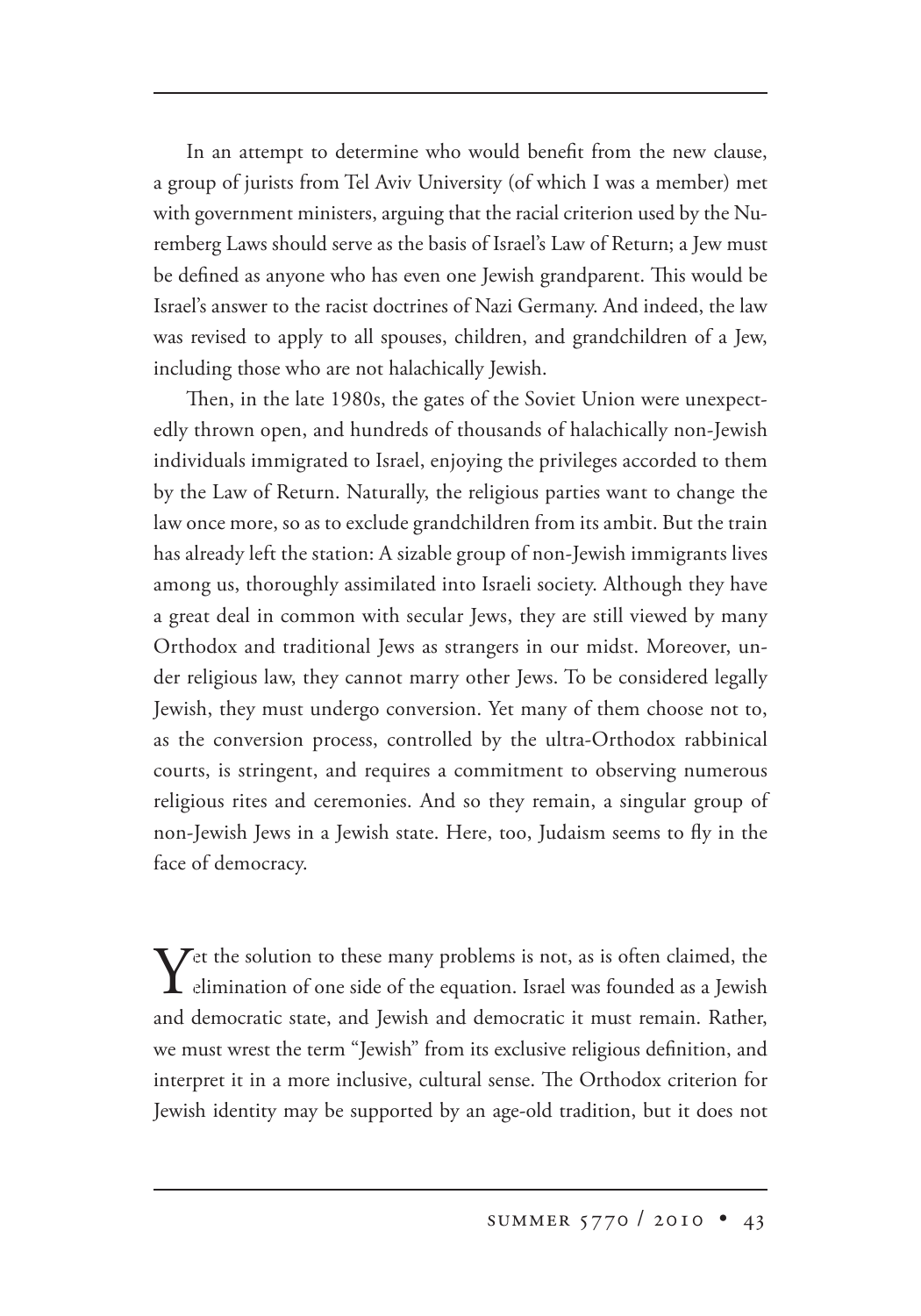apply to thousands of Jewish communities in the diaspora. By contrast, a cultural understanding of what is meant by "Jewish" encompasses all the different denominations (as well as many would-be converts). It is thus far more consistent with not only the state's democratic quality, but also with the original Zionist vision of establishing a homeland for the Jewish people at large.

This point bears further elaboration. Zionism, after all, appeared at a specific historical moment, in response to specific historical circumstances. For two millennia, the Jews longed to return to Zion. For two millennia, they suffered oppression and antisemitic persecution. Why, then, did Zionism emerge in Europe only in the latter half of the nineteenth century?

The answer lies in a critical plot twist that occurred in the historical narrative of the Jewish people. Until the end of the eighteenth century, Jews lived in secluded religious communities. The Emancipation changed all that: Jews suddenly found themselves allowed to leave the ghetto, to assimilate into greater society, to enjoy civil liberties and rights. Theodor Herzl, the founding father of Zionism, was a product of this transformation. A thoroughly emancipated Jew, he knew very little about his religious tradition. He only vaguely remembered his Budapest synagogue, could not recite the blessing when called up to the Torah, and did not circumcise his son (a rite today observed by even the most secular of Israelis). Herzl, in this sense, was not unlike hundreds of thousands of Jews living throughout Western Europe, happy to discard Judaism in favor of the European Enlightenment.

So when, after a brief period of optimism, fate turned against them, and antisemitism returned with a vengeance, the Jews were taken by surprise. This was not simply the recurrence of old hatreds, but a betrayal of the very ethos of the Enlightenment. The brutal pogroms that swept through southern Russia in 1881-1884 were supported by the Russian intelligentsia;<sup>27</sup> Karl Leuger was elected mayor of Vienna in 1897 on the basis of a blatantly anti-Jewish platform; progressive German students banned Jews from fencing fraternities; and the notorious Dreyfus affair took place in France,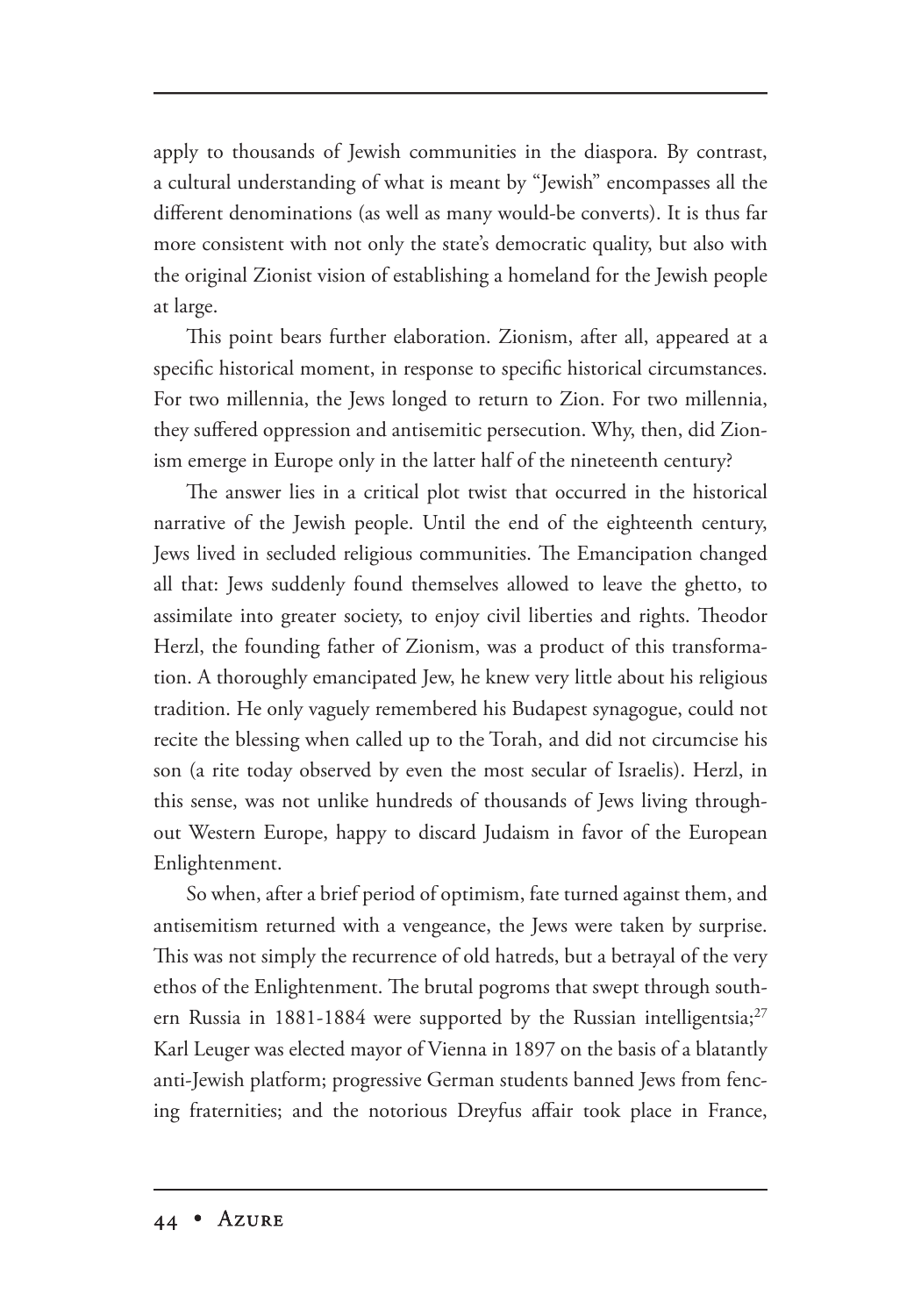supposedly the most liberal and open of European societies. In short, Emancipation began to look like a fool's dream.

Consequently, the Jews found themselves at a loss. They knew how to deal with traditional antisemitism: It was a religious battle, one God against another. Jews either clung fiercely to their beliefs, or converted to Christianity. Modern antisemitism, however, of the kind based on the pseudoscientific racial theories of the likes of Chamberlain, Gobineau, and Wagner, was something with which they could not contend. It allowed them no escape route.

And so Zionism emerged. More than an old answer to an old problem, it was a new answer to a new problem. Jews throughout the world rallied around Herzl with the slogan "We are one people." Yet just as the persecution of the Jews was no longer religion-based, neither was the Zionist solution. For the first time in history, Jews saw themselves as a people in the national, rather than religious, sense. World Jewry—intellectuals from Western Europe, rabbis from the Pale of Settlement, merchants from North Africa—all were united by a national-cultural bond.

It was therefore quite reasonable for the nascent Zionist movement to assume that the longed-for *Judenstaat*, the future home of the Jewish nation (described in detail in Herzl's novel *Altneuland*), would be a liberal state, where Judaism would be culturally, rather than religiously, determined. Unfortunately, the actual State of Israel has fallen short of realizing this vision.

The aim of Zionism has always been to turn the Jews into a normal people, "a nation like every other." Will Israel ever become a secular Jewish state? Herzl, Jabotinsky, and Ben-Gurion certainly hoped so, but the experience of Israel to date has proven otherwise. For one thing, the ongoing conflict with the Arabs affects the country's capacity to become democratic in a progressive, liberal sense. Yes, Israel is a flawed democracy. But then again, all democracies are flawed, each in its own way. If Israel is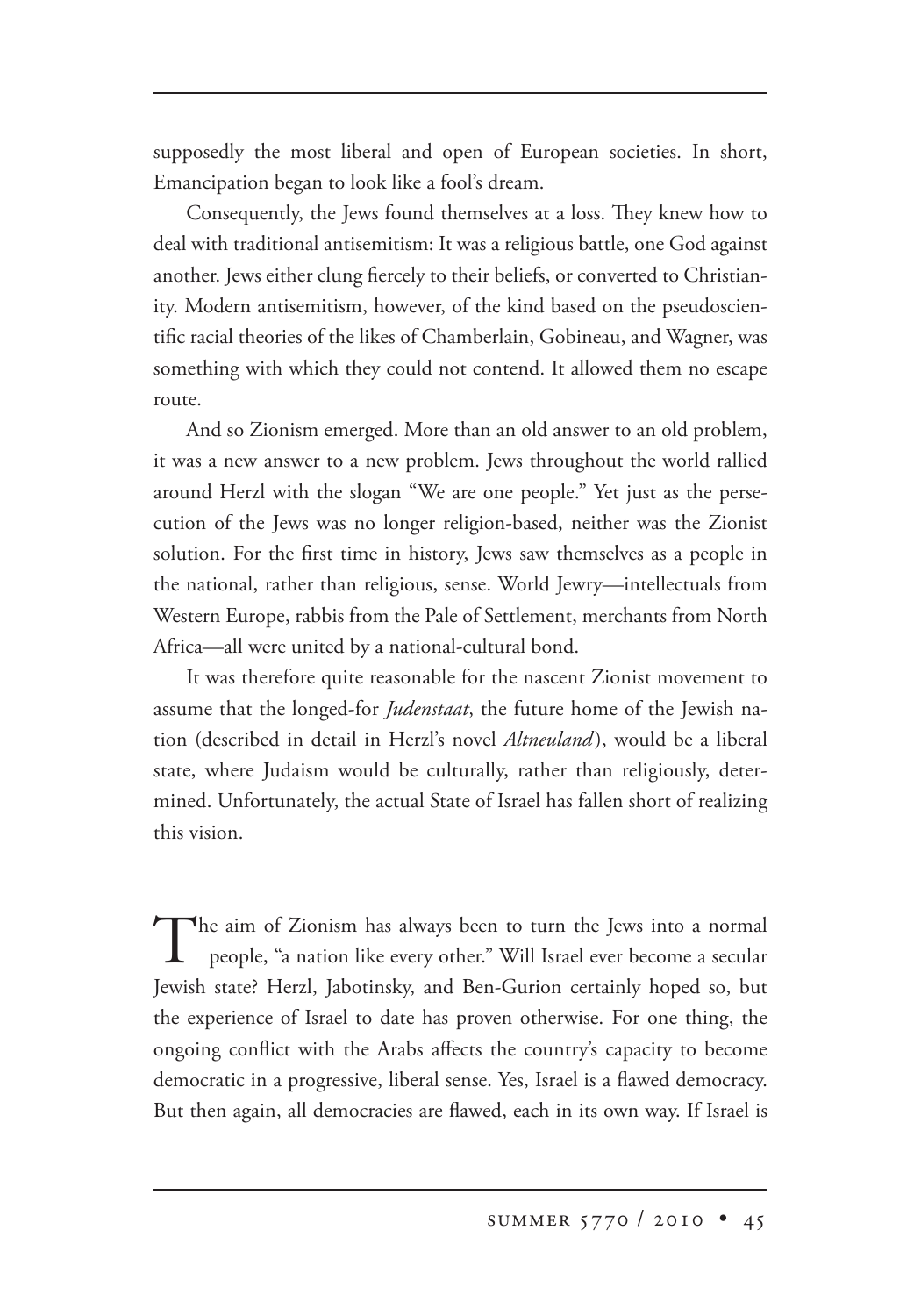to be compared to other states, it should be not to those countries living in peace and security, but to those that are afflicted by war and violence. By this standard, the Jewish state is doing remarkably well. Nonetheless, the need to perfect Israeli democracy remains. Indeed, the need to free secular-national Zionism from the shackles of the ultra-Orthodox view of Judaism has become a major issue. The Jewish tradition, formulated under circumstances of exile, persecution, and suffering, must be reinterpreted and adapted to the needs of a modern, pluralistic society.

This is no easy task. The Supreme Court has insisted that the two governing attributes "Jewish" and "democratic" must be comprehended in such a way as to make them compatible with each other. Under Basic Law: Human Dignity and Liberty, the court has power of judicial review over all Knesset legislation enacted subsequently to this law, but not over that which preceded it. Yet it is precisely the latter which is most problematic in the context of our discussion. For Israel to become fully democratic, radical changes must be made in legislation that is at present immune to judicial review. These must include the introduction of civil marriage and divorce; an immigration law that takes into consideration the rights of non-Jews; a conversion law that is not exclusively ultra-Orthodox; a law that recognizes all denominations of Judaism; and a Basic Law that protects the freedom of religion.

These are matters with which Israeli society and its politicians will have to grapple in the years to come. The prospects of such legal reforms taking place in the near future, in light of the growing influence of the ultra-Orthodox community, are dim. At the same time, however, Israel is seeing the rise of a more activist secular sector, reinforced by immigrants from the former Soviet Union. Despite legal definitions to the contrary, many non-Jewish immigrants are undergoing a sort of secular conversion: They are attending Jewish schools, serving in the army, and becoming practically indistinguishable from secular Israeli Jews. Whether this process will change the nature of Jewish identity or ultimately die out remains to be seen.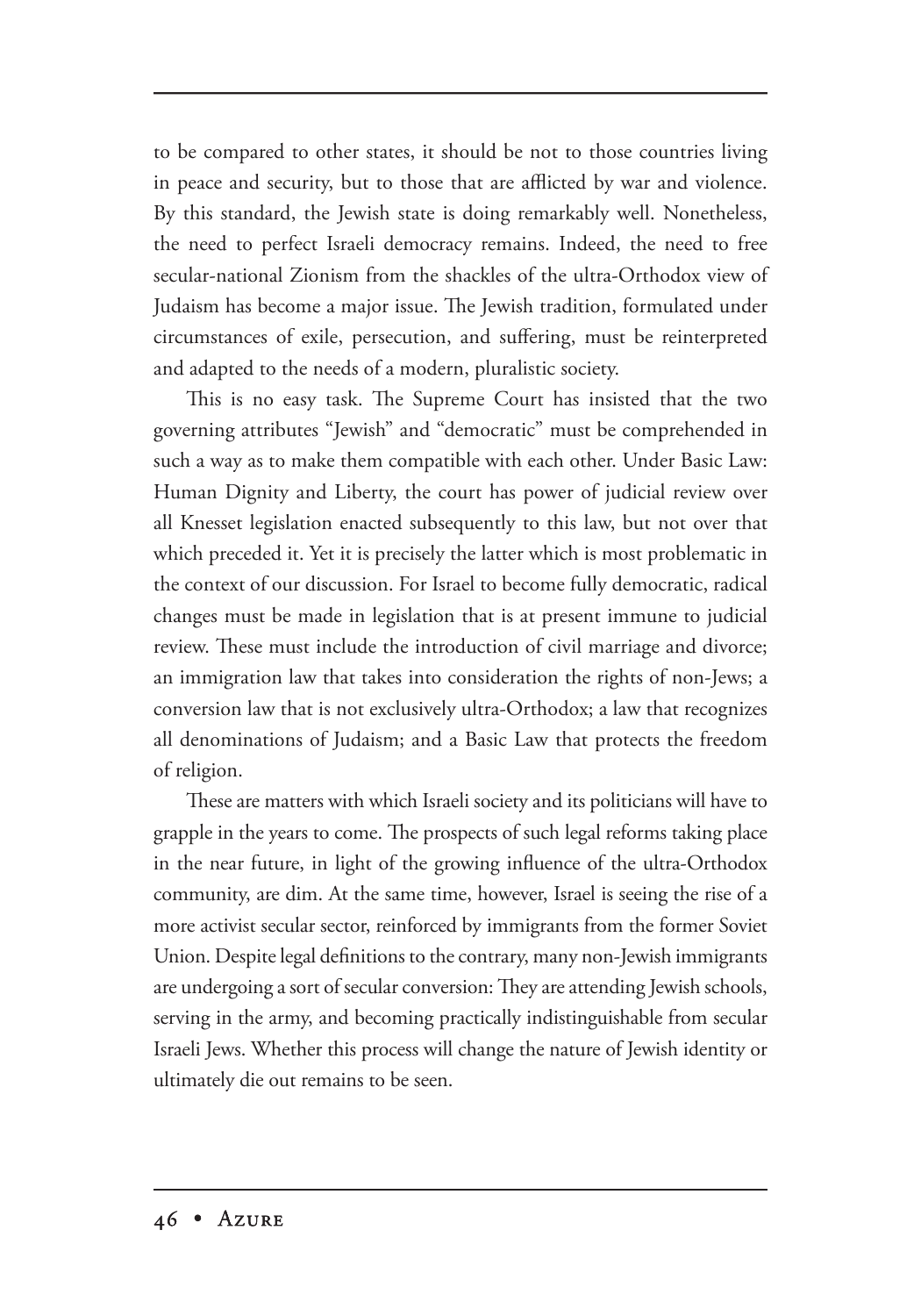A national-cultural reinterpretation of Jewish identity, of the kind proposed here, will have one more added benefit: Not only will it disentangle some of the most difficult problems of Jewish society, it will also alleviate the tensions that characterize its relations with the Palestinian people and the Israeli Arab minority. A non-religious, non-messianic view of the Jewish state, coupled with an emphasis of its democratic aspects, will solidify support for—and facilitate the achievement of—a two-state arrangement. And it will certainly serve to improve the situation of Israeli Arabs, making them no different from any national minority living in a liberal democracy.

Let us, then, return to our opening question: Can Israel be both Jewish and democratic? The answer, as I hope this essay has shown, is far from simple. If we have the courage to try and establish some sort of honorable modus vivendi with our Arab neighbors; if we take upon ourselves the responsibility of reinterpreting the Jewish tradition in a liberal, tolerant manner; and, most importantly, if we have the foresight to elevate Jewish nationalism to a concept fully compatible with a true democratic ethos then the answer, ultimately, is "yes."

*Amnon Rubinstein is professor of law at the Interdisciplinary Center, Herzliya and an Israel Prize laureate.*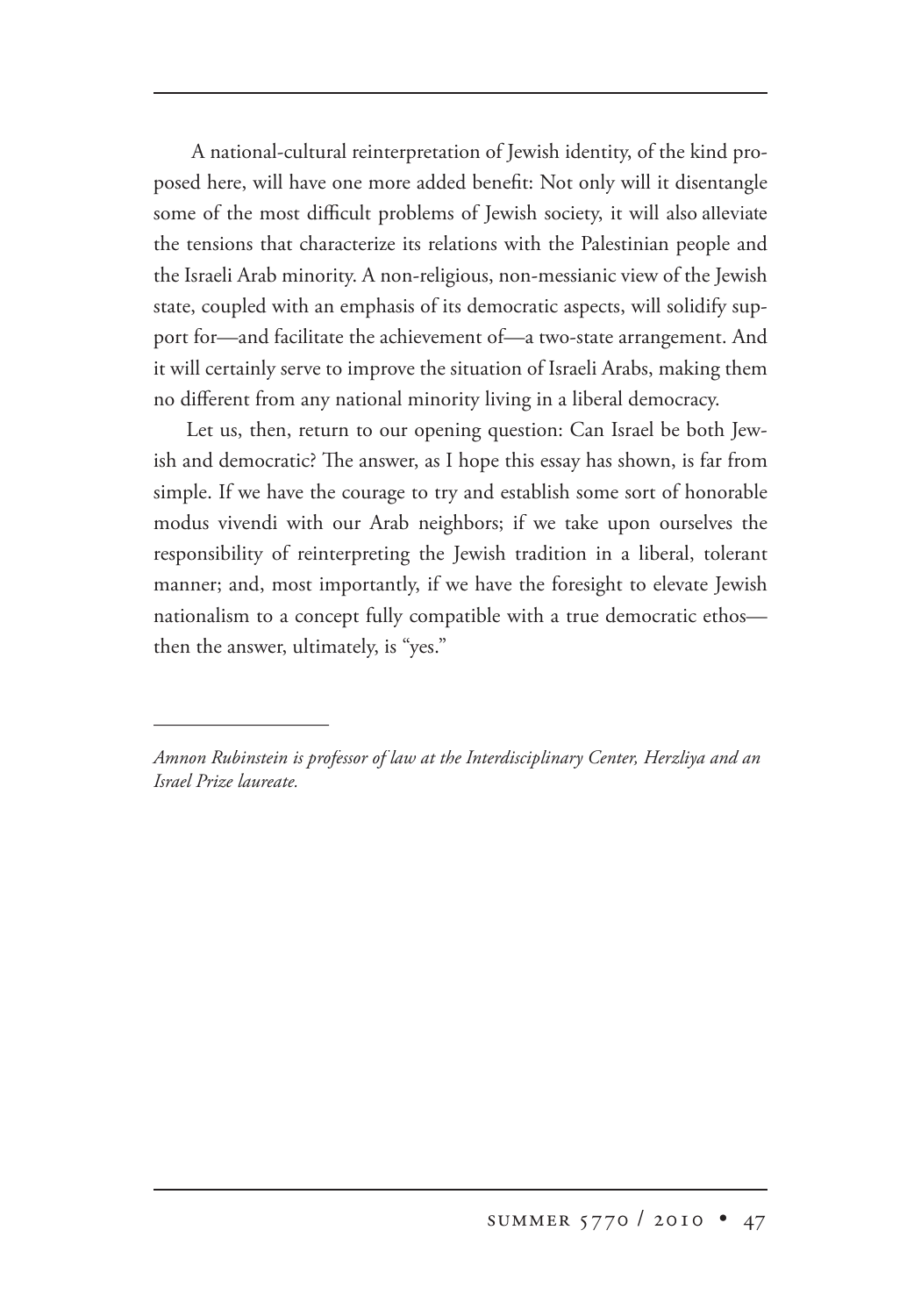## *Notes*

The author wishes to thank his research assistant Assaf Weiss for his devoted assistance in writing this essay.

1. The Declaration of Independence, May 14, 1948.

2. League of Nations, Mandate for Palestine, July 24, 1922. For the United Nations Partition Plan, see United Nations General Assembly Resolution 181 (II): "Future government of Palestine," November 29, 1949, at http://unispal.un.org/ UNISPAL.NSF/0/7F0AF2BD897689B785256C330061D253.

3. United Nations Special Committee on Palestine, Report to the United Nations General Assembly, September 3, 1947. Available on the UN website, http: //unispal.un.org/UNISPAL.NSF/0/07175DE9FA2DE563852568D3006E10F3.

4. Declaration of Independence.

5. Declaration of Independence.

6. Prior to 1992, the Knesset did pass nine Basic Laws dealing with such state organs as the Knesset, the government, and the judiciary. Most of these laws, however, were simply composed of clauses from ordinary legislation, and none of them dealt with human rights and the values that govern the state. See Suzie Navot, *Constitutional Law of Israel* (Alphen aan den Rijn, Netherlands: Kluwer Law, 2007), pp. 46-50.

7. Basic Law: Human Dignity and Liberty, available on the Knesset website, www.knesset.gov.il/laws/special/eng/basic3\_eng.htm.

8. Basic Law: Freedom of Occupation, available on the Knesset website, www.knesset.gov.il/laws/special/eng/basic5\_eng.htm.

9. On the history of these laws, see Amnon Rubinstein*,* "Israel's Partial Constitution: The Basic Laws," in Mitchell Bard and David Nachmias, eds., *Israel Studies: An Anthology* (2009). E-book available at www.jewishvirtuallibrary.org/ jsource/isdf/text/anthologytoc.html; see also Aharon Barak, "Proportional Effect: e Israeli Experience," *University of Toronto Law Journal* 57:2 (Spring 2007), pp. 369-382.

10. The Law of Return, 1950, available on the Knesset website, www.knesset.gov.il/laws/special/eng/return.htm.

11. To my mind, however, this was hardly a novel concept. Since 1967, the left has constantly evoked the phrase "Jewish and democratic" to argue against the occupation and annexation of Palestinian territories, claiming that if these territories with their 2.5 million Palestinians—were to remain occupied, Israel could never be both Jewish and democratic. If it were to be truly democratic, and grant every person the right to vote, there would be an Arab majority in the Knesset, and the state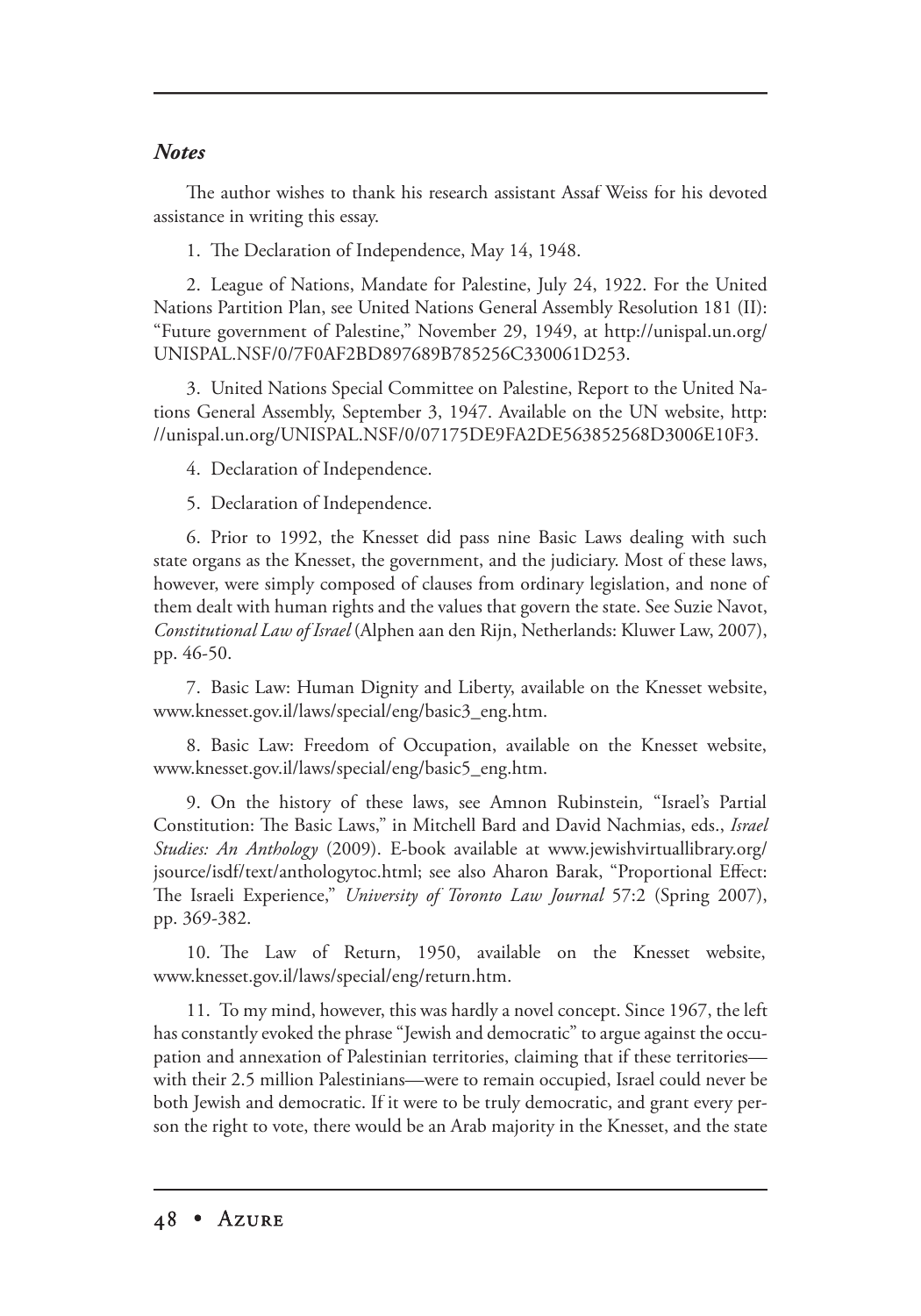would no longer be Jewish; likewise, if to preserve its Jewish hegemony the state were to continue ruling over the Palestinians without giving them full civic rights, it would not be democratic. The only way to remain both Jewish and democratic, the left maintains, is to implement a two-state solution. The case is eloquently stated by the late historian Tony Judt:

Israel can continue to occupy "Samaria," "Judea,"… whose Arab population—added to that of present-day Israel—will become the demographic majority within five to eight years: in which case Israel will be either a Jewish state (with an ever-larger majority of unenfranchised non-Jews) or it will be a democracy. But logically it cannot be both.

Regrettably, Professor Judt ignores the part the Palestinians have played in prolonging the occupation. See Tony Judt, "Israel: The Alternative," *New York Review of Books*, October 23, 2003, www.nybooks.com/articles/archives/2003/oct/23/ israel-the-alternative/.

12. The Canadian national anthem has one tune, but two different sets of lyrics, one in English and one in French (both versions are available on the Canadian Heritage website, www.pch.gc.ca/pgm/ceem-cced/symbl/anthem-eng.cfm#a0).

13. Amnon Rubinstein, *Israeli Arabs and Jews: Dispelling the Myths, Narrowing the Gaps* (New York: American Jewish Committee, 2003). 2003).

14. Israel Central Bureau of Statistics (ICBS), "Christmas 2007: Christians in Israel," press release, December 24, 2006, www.cbs.gov.il/hodaot2006n/11\_06\_ 274e.pdf; ICBS, *Statistical Abstract of Israel 2009* 60 (Jerusalem: Central Bureau of Statistics, 2009), pp. 87-88.

15. For statistics on child mortality rates, see ICBS, Statistical Abstract, pp. 171-174; Israel Ministry of Health, *The State of Health of the Arab Population 2004* , July 2005 [Hebrew], www.health.gov.il/Download/pages/arab , 2004\_291109.pdf. See also Amnon Rubinstein, "Despite Continued Discrimination," *Haaretz*, June 4, 2003 [Hebrew], www.amnonrubinstein.org/ index.php?option=com\_content&task=view&id=515&Itemid=101; and the website, www.unicef.org/infobycountry/denmark\_statistics.html. For statistics regarding Christian Arabs in higher education, see ICBS, "Christians in Israel"; and Rubinstein, *Israeli Arabs,* p. 2. Due to the lack of research in this area, we cannot adequately account for this disparity within the Arab sector (though one possible explanation is the difference in the role of women: Among Christian Arabs, wives go out to work, and families are consequently smaller).

16. Taking the alleged clash between Israel's "Jewish" and "democratic" character to its logical extreme, anti-Israel activists (like post-Zionist academics) insist that Israel must rid itself of its Jewishness altogether. Tony Judt, for instance, has called on Israel to relinquish "the perverse insistence on identifying a universal Jewishness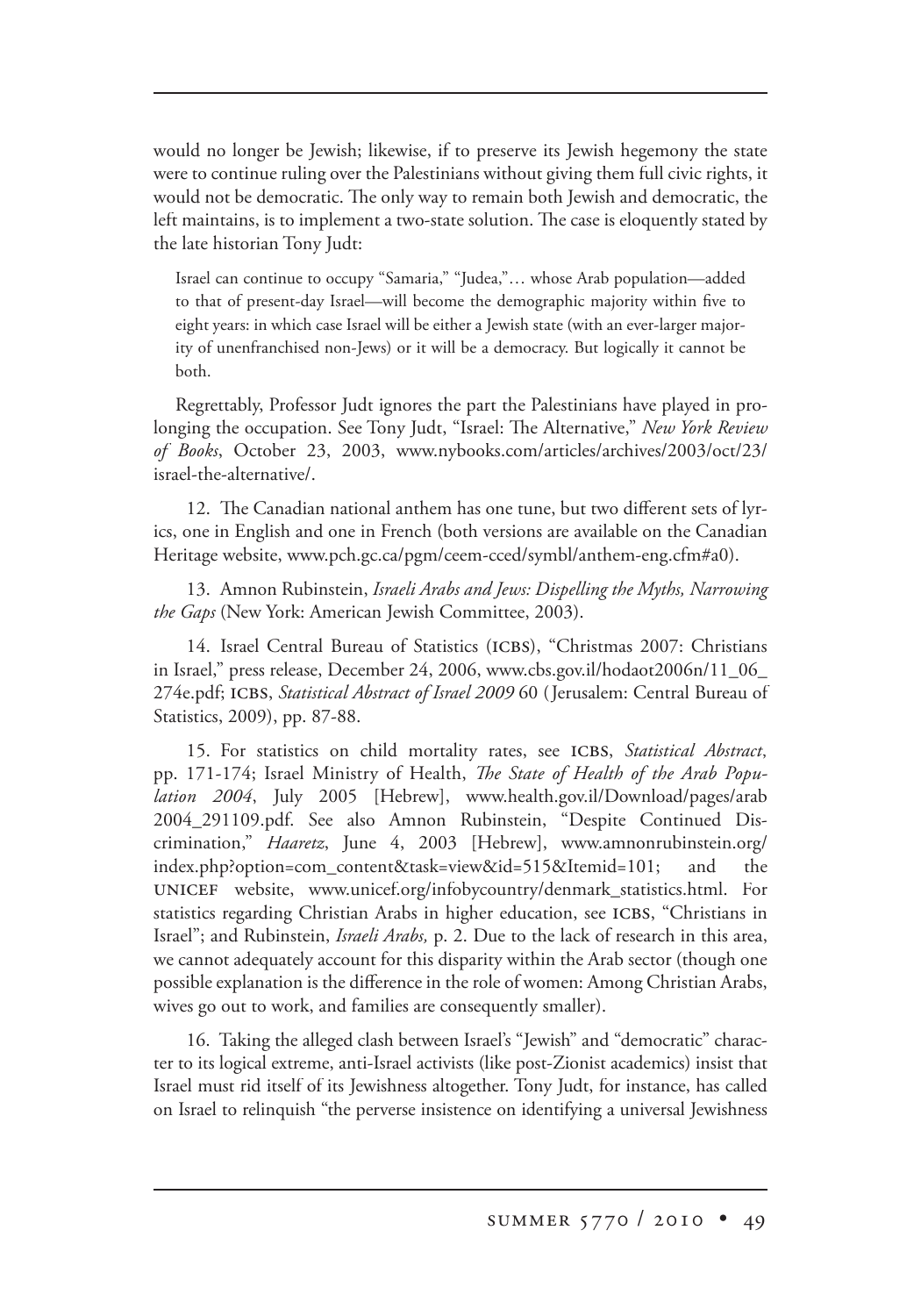with one small piece of territory.... [This] is the single most important factor accounting for the failure to solve the Israel-Palestine imbroglio." See Tony Judt, "Israel Must Unpick Its Ethnic Myth," *Financial Times*, December 7, 2009. This is a strange statement, as it seems to deny the ability of any nation-state to achieve peace with its enemies. Moreover, if Israel were to renounce its Jewishness, it would not become a secular liberal state, as Judt assumes, but an Arab-Muslim one.

17. In 2006, the National Committee for the Heads of the Arab Local Authorities in Israel published a document entitled, "The Future Vision of the Palestinian Arabs in Israel." Outlining the Arab sector's demands on the state, the committee called on Israel to acknowledge its responsibility for the 1948 *Nakba* ("catastrophe") and to compensate its alleged victims; to recognize Israeli Arabs as an indigenous national minority and grant it complete autonomy in matters of education, religion, and culture; to ground constitutionally the country's status as a national homeland for Palestinians as well as Jews; to grant the Arab community equal proportional representation, the power of veto on all legislation relating to the community, and the right to self-administration; to refrain from adopting policies and schemes that favor the Jewish majority; and to concede the Arab minority's right to maintain national ties with other Islamic countries (many of which are in a state of war with Israel). This document antagonized many Israelis, including many on the left, and created a certain backlash against the Arab leadership in Israel. See "The Future Vision of the Palestinian Arabs in Israel" (National Committee for the Heads of the Arab Local Authorities in Israel, 2006), www.mossawacenter.org/files/files/File/Reports/2006/Future%20Vision%20.

18. The gay community enjoys, in many respects, equal rights (but not the right of marriage). There is a law prohibiting any discrimination on the basis of sexual orientation, and, in a precedent-setting decision, the Supreme Court ruled that a gay partner is entitled to the same benefits as a spouse of the opposite sex (see HCJ 721/94 *El-Al Airlines v. Danielowitz*, P.D. 58(5) 749).

19. See The Law of Return, 1950.

20. Sociologist Baruch Kimmerling, for instance, declared that, "The most substantial step toward the normalization and democratization of the state, and toward granting equal civil liberties to all, will be the reform of the laws governing immigration. One cannot overestimate the importance of such a step: A basic political and social inequality is inherent in the Law of Return." See Baruch Kimmerling, *The End of Ashkenazi Hegemony* (Jerusalem: Keter, 2001), pp. 100-101 [Hebrew].

21. HCJ 6698/95 *Adel Kaadan v. Israel Lands Authority et al.*, P.D. 51(4) (2000), para. 31; Yoram Dinstein and Fania Domb, eds., *Israel Yearbook on Human Rights* 34 (Tel Aviv: Tel Aviv University, 2004), p. 351.